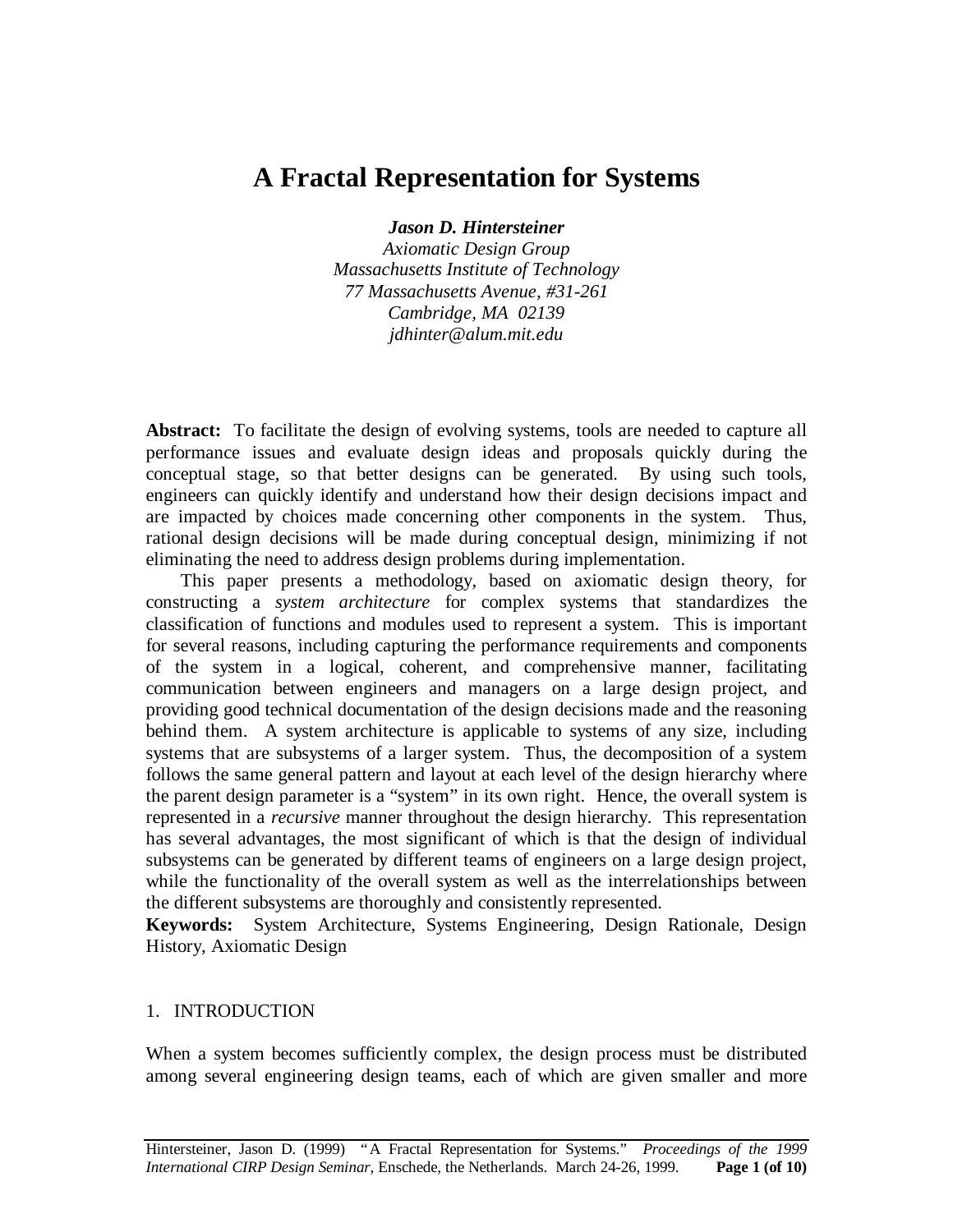manageable tasks to accomplish. These teams are supervised by one or more layers of management, which have the difficult task of coordinating the activities of the different teams and providing a bridge of communication as and when necessary.

Typically, each design team will try to optimize its design based on its assigned tasks and constraints. It is very easy, however, for a designer to be unaware of other designer's decisions which will have a negative impact on his/her design. Thus, when each of the individual designs are put together, it is quite common to discover that the overall system does not function as intended. This results from the fact that each individual subsystem design has been locally optimized, without accounting for the complex interactions between the subsystems. Thus, a change to one portion of the design can negatively impact other portions unintentionally, because no framework exists to trace the impact of the design choices between the task divisions.

The main source of difficulty in designing large systems is that, in most cases, good representations of the design either do not exist or are not used to their full potential. [Söderman, 1998]. Hence, it is extremely important to have a methodology to trace the impact of design decisions on both a local level as well as a system level, since the real goal of the design effort is to optimize the performance of the *system*, which does not necessarily mean optimizing the performance of each *component*.

This issue can be addressed by applying axiomatic design theory to the design of complex systems. This approach generates a *system architecture*, which captures the hierarchical structure of the functional requirements (FRs), design parameters (DPs), and constraints (Cs) of a system. Using the design axioms, the quality of the design can be evaluated by means of design matrices, so that potential problems of a particular design can be detected and addressed during the design process. Axiomatic design is reviewed briefly in *Section 2*.



*Figure 1: The concept of a fractal representation for systems. Each system is only one part of a larger system's hierarchy, but the pattern and layout of the representation for each system remains consistent.*

In this paper, a *system* is distinguished from a *component* in the sense that a system not only consists of process functionality, but requires distinct functionality for controlling and supporting the processes. Hence, by treating every level of the hierarchy as a "system" composed of "subsystems", these types of functional requirements appear at every hierarchical level. Thus, the system is represented in a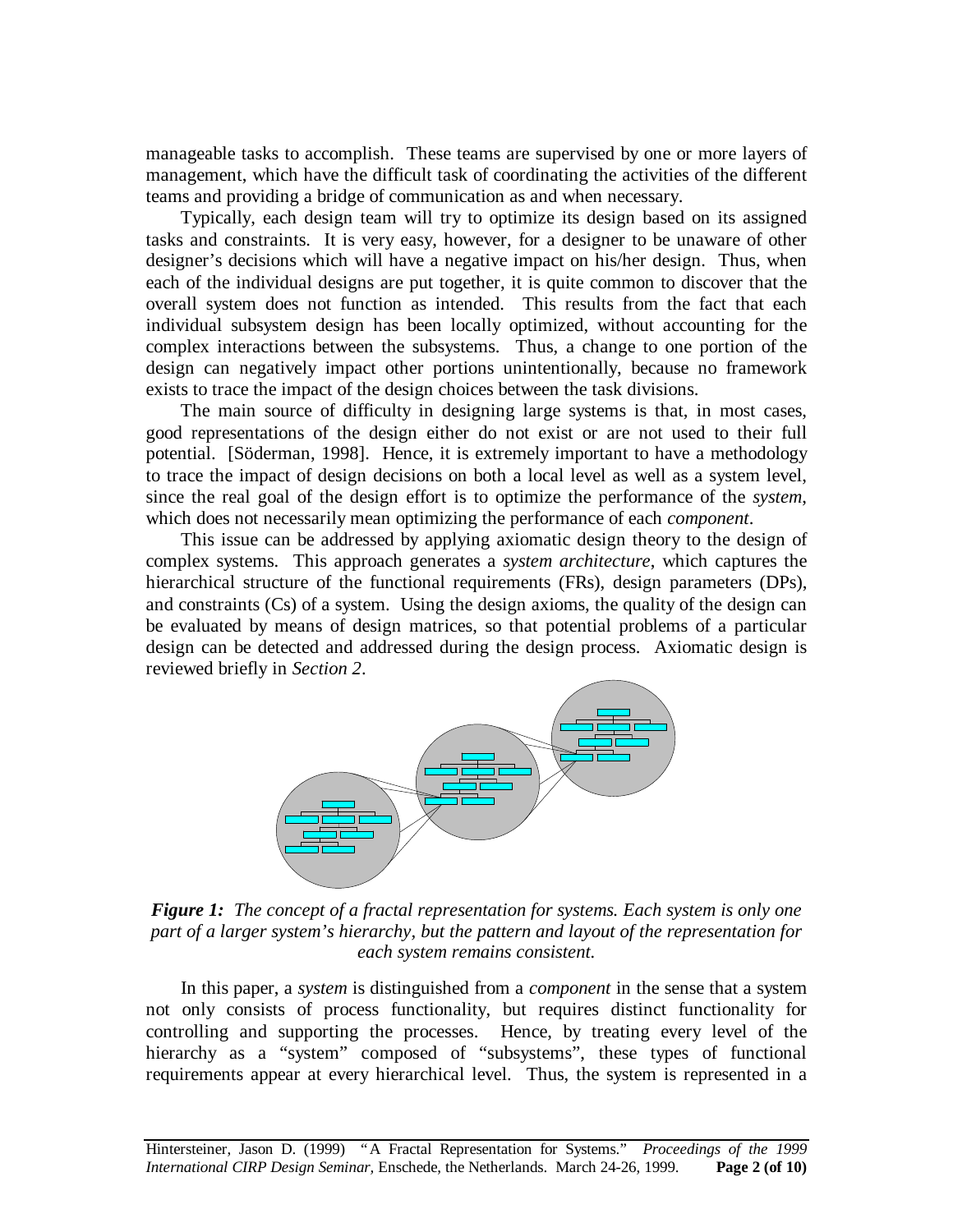*recursive* manner, so that no matter how deep in the hierarchy one looks, the general pattern and layout of the representation remains consistent. This concept is shown graphically in *Figure 1*. Accordingly, a fractal representation emerges of the different subsystems incorporated into the hierarchy of the overall system, where the details at each level are unique, but the overall types of functions represented by the FRs and their interrelationships with the DPs remains consistent. This representation is described in *Section 3*, and a case-study example of this technique is discussed in *Section 4*.

#### 2. BACKGROUND: AXIOMATIC DESIGN

Axiomatic design provides a framework for describing "design objects" which is consistent for all types of design problems and at all levels of detail. Thus, different designers can quickly understand the relationships between the intended functions of an object and the means by which they are achieved. Additionally, the design axioms provide a rational means for evaluating the quality of proposed designs, and the design process that is used guides designers to consider alternatives at all levels of detail and to make choices between these alternatives more explicit.

In axiomatic design terminology, design is defined as the development and selection of means (DPs) to satisfy objectives (FRs), subject to constraints (Cs). The main concepts of axiomatic design include: (1) *domains*, which separate conceptually the functional and physical parts of the design; (2) *hierarchies,* which categorize the progress of a design in the functional and physical domains from a system level to more detailed levels; (3) *zigzagging*, which indicates that the decisions made at one level of the hierarchy affect the problem statements at lower levels; and (4) *design axioms*, which dictate that the independence of the FRs must be maintained (Independence Axiom) and that the information content (i.e. cost, complexity, etc.) must be minimized (Information Axiom) in order to generate a design of good quality. For a more thorough explanation of axiomatic design theory, refer to [Suh, 1990] and [Suh, 1999].

#### 3. SYSTEM ARCHITECTURE: APPLICATION TO SYSTEMS

By comprehensively documenting the interrelationships between the FRs, Cs, and DPs at every level of the design hierarchy, a system architecture can be generated and used as a tool for decision making. The strength of the system architecture is that, in addition to the operational flow of the system, it also captures the order in which design decisions have to be made, and indicates how the alteration of one part of the system can potentially impact other parts. [Tate, 1999] Here, *system design* is defined as a design in which the task of the designers is to integrate several DPs into a whole in order to satisfy some set of FRs, subject to a given set of constraints. This differs from other design methodologies in that the process followed is: (a) identify the FRs and their corresponding constraints, (b) determine possible DPs, and (c) integrate them into a system. In this case, an understanding of the interrelationships among the different DPs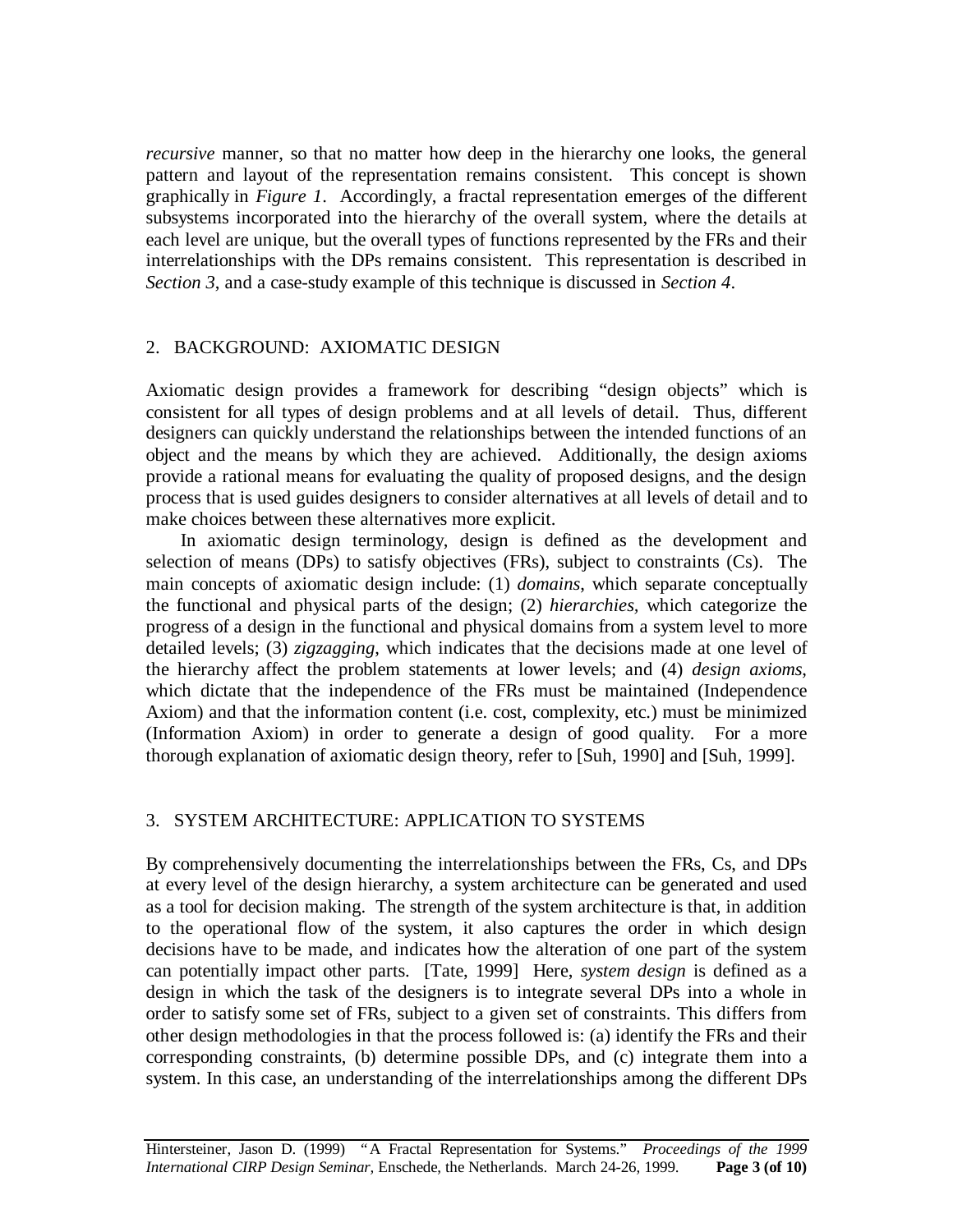is vitally important. By not doing so, the design process becomes a confusing muddle, which can ultimately lead to several iterations and poor design decisions. In system design, it is desirable that the same process be useful at all levels of the design; the same approach may be followed recursively, starting at the system level and continuing until the design is complete. Thus, the system architecture is useful both when design concepts are initially generated and evaluated, as in new designs, and when changes are proposed to existing designs.

## **3.1. Classification of functions at every hierarchical level**

One of the fundamental assumptions in the development of the system architecture is that the system can be modeled as a series of interacting inputs and outputs. In a general sense, the input-output transformations in systems can be broken into three functional categories: process functions, command and control functions, and support and integration functions.

#### **3.1.1. Process functions**

The process subsystems perform the "physical processing" of operands (e.g. a part being produced, data being evaluated and manipulated, etc), as well as the transport of operands through the system (e.g. obtaining a part from an external environment and moving it to different process stages, data transmission from one network node to another, etc.). For example, in a semiconductor manufacturing machine, the process subsystems represent the different processing stages through which the wafer passes within the machine, as well as the robots or other wafer handling mechanisms that transport wafers between the different processing stages. Within each subsystem, all of the necessary sensors and actuators, along with the algorithms to control the individual activities and coordinate them with the other activities in the subsystem, are specified as part of the functional decomposition. In addition, all of the support structures and assemblies which bind the subsystem together are also delineated. In a good system design, process FRs and DPs should either be uncoupled or decoupled from each other. At the system level, transport DPs are generally decoupled from physical processing DPs, since the nature of the physical processes usually dictates the nature of the required transport.

## **3.1.2. Command and control functions**

Command and control algorithms (CCAs) are used to represent the logic necessary to schedule and coordinate the different process subsystems at each level of the hierarchy. A CCA will use the instantaneous output of the individual process and transport operations at that level (i.e., as reported by CCAs lower in the hierarchy) to make necessary adjustments to ensure that the final operand outputs are as desired (i.e., as specified by the parent CCA). These algorithms appear at every level of the design hierarchy where active control is required. They are decoupled from the process subsystems, since the design of the process DPs dictates which parameters are monitored and controlled. CCAs at higher levels are primarily responsible for scheduling and coordination, while CCAs at the lowest levels are primarily responsible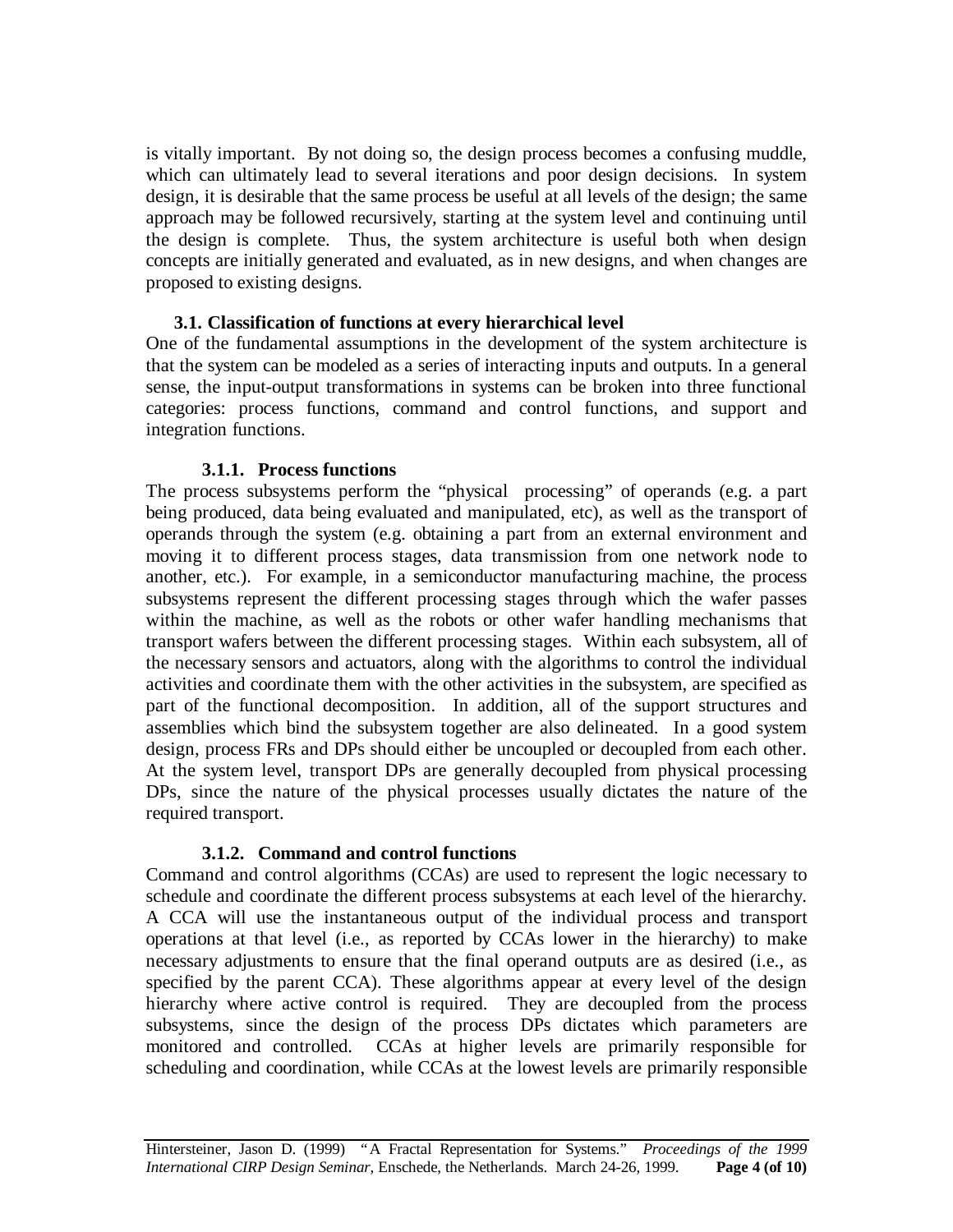for coordinating individual outputs to actuators based on information from sensors and the operators. [Hintersteiner & Tate, 1998]

In many complex systems, the functional requirements of the system change over time. These types of systems require CCAs that are designed with sufficient flexibility so that different DPs can be allocated at different times to meet the needs of the changing FRs. Thus, system command and control is required to allocate different DPs at different times, as part of the normal operation of the system. The information provided in the system architecture is useful for understanding the order in which such DP values should be changed during operation. [Tate, 1999]

#### **3.1.3. Support and integration functions**

Each level of the hierarchy requires a support framework for binding the process subsystems and control logic together into a coherent system. In mechanical systems such as manufacturing machines, the support framework includes requirements for environmental control, pneumatic/water lines, electronics assemblies, layout and configuration, and framing/panel assemblies. In software systems, the support and integration functionality includes resetting variables and operational states, garbage collection, and so forth.

## **3.2. Constraints**

Constraints are defined as the set of performance specifications and design restrictions which impact FRs and therefore limit the acceptable range of possible design solutions (DPs). Since the system architecture organizes the design in terms of its functionality, it can be very useful for determining how marketing and management constraints impact the FRs and restrict the scope of the DPs. The performance specifications provided by the customer, management, government and industry standards, and safety regulations are specified as constraints at the system level.

Like FRs and DPs, constraints can be refined and clarified as decomposition progresses. Many high level constraints also influence the specification of lower-level FRs. In general, the more constraints that exist at the system level, the harder it will be to generate an acceptable set of DPs, and therefore the harder it will be to maintain an uncoupled or decoupled design. By tracing the constraints and refining them as the design is decomposed, the impact of the high-level constraints on low level functionality (i.e., child FRs) can be determined. Hence, the way each constraint impacts each FR must be examined. The impact will, of course, eliminate some potential DPs. Once a DP is chosen, the constraints are combined and/or refined to more specific constraints at the child level.

By understanding how constraints impact the FRs and are refined through the hierarchy, the sources of error in the design that negatively impact the performance of critical parameters can be determined. Once these sources of errors are identified, tolerance allocations can be made in the form of an *error budget*. Research is currently being undertaken in this area to determine the best method for representing and tracing constraints through the system architecture. [Hintersteiner, et al., 1999]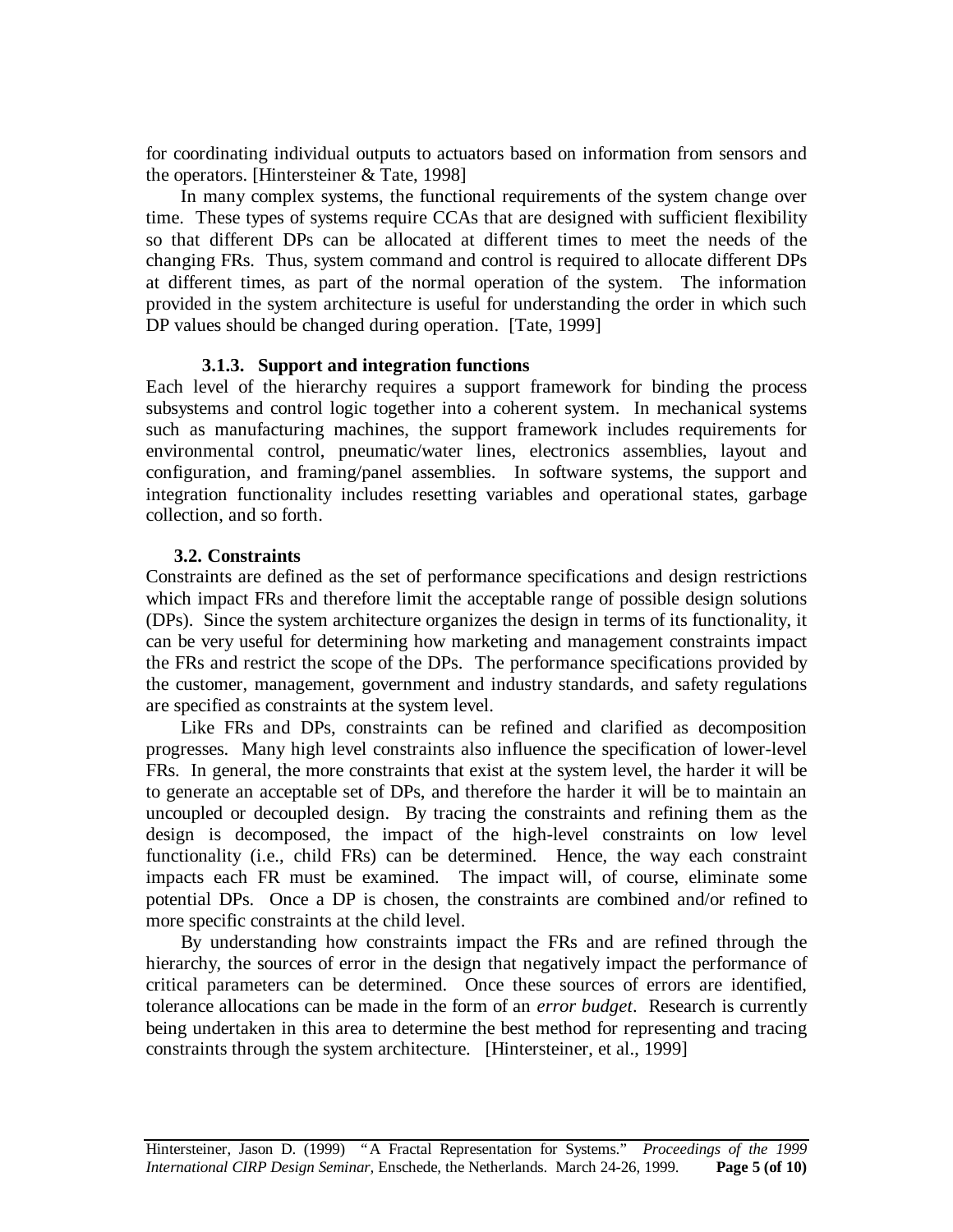# **3.3. Evaluation of the design at each level**

*Table I* shows a generic listing of FRs and DPs. The top row indicates the index at this level, where "#" refers to the index in later rows, and the "ϕ" indicates the full index of the parent  $FR/DP<sup>1</sup>$  The parent  $FR$  and  $DP$  are included in the table in order to place the FRs and DPs at this level in context with their parent FR/DP. At the top level, the parent FR is the mission statement for the overall system, and the parent DP is the overall system itself. There can be an *arbitrary but non-zero number* of process FRs at each level of the hierarchy, depending upon the specific design, and the indices can be renumbered accordingly. These will *always* be followed by one control FR and one support/integration FR.

There may be situations where alternative choices for DPs may exist, such as cases where a selection must be made between two or more possible design alternatives, and cases where a particular system platform may utilize different DPs at different times. In such situations, alternative DPs can be listed as shown in *Table I*. Each alternative DP will, in general, have different sets of sub-FRs and constraints, and so a separate decomposition should be provided for each alternative.

| Index: $\mathbf{i} \cdot \mathbf{H}$<br>Title |         |                          |                                                        |                                                            |                           |                |                         |                   |                                                                                                                                  |   |                                         |     |  |
|-----------------------------------------------|---------|--------------------------|--------------------------------------------------------|------------------------------------------------------------|---------------------------|----------------|-------------------------|-------------------|----------------------------------------------------------------------------------------------------------------------------------|---|-----------------------------------------|-----|--|
|                                               |         |                          | <b>Functional Requirements (FRs)</b>                   |                                                            |                           |                |                         |                   | <b>Design Parameters (DPs)</b>                                                                                                   |   |                                         |     |  |
|                                               | Name    |                          | Description                                            |                                                            |                           |                |                         |                   | Description                                                                                                                      |   |                                         |     |  |
|                                               |         |                          | <b>Parent FR</b>                                       |                                                            |                           |                |                         |                   | <b>Parent DP</b>                                                                                                                 |   |                                         |     |  |
| 1                                             | Process |                          | Perform physical process #1                            |                                                            |                           |                |                         |                   | Process subsystem #1                                                                                                             |   |                                         |     |  |
| $\overline{2}$                                | Process |                          |                                                        |                                                            |                           |                |                         |                   | (a) Process subsystem #2 $(1st$ option)<br>(b) Process subsystem #2 $(2nd$ option)<br>Process subsystem #2 $(3rd$ option)<br>(c) |   |                                         |     |  |
| $\overline{\mathbf{3}}$                       | Process |                          |                                                        | Perform physical process #2<br>Perform physical process #3 |                           |                |                         |                   |                                                                                                                                  |   | Process subsystem #3                    | De  |  |
| $\overline{\mathbf{4}}$                       |         | <b>Transport</b>         | Perform process #4 (transport)                         |                                                            |                           |                |                         |                   | Transport subsystem                                                                                                              |   |                                         |     |  |
| 5                                             | Control |                          | Schedule and coordinate all local<br>process functions |                                                            |                           |                |                         |                   | Command and control algorithm (CCA)                                                                                              |   |                                         |     |  |
| 6                                             | Support | Integrate subassemblies  |                                                        |                                                            |                           |                |                         | Support framework |                                                                                                                                  |   |                                         |     |  |
|                                               |         |                          | PerformProcess#1                                       |                                                            | $\boldsymbol{\mathsf{X}}$ | O              | O                       | O                 | O                                                                                                                                | O | $\parallel$ Process subsystem#1         |     |  |
|                                               |         |                          | PerformProcess#2                                       |                                                            | ?                         |                | $X$ O O                 |                   | O                                                                                                                                | O | Processsubsystem#2                      |     |  |
|                                               |         |                          | PerformProcess#3                                       |                                                            | ?                         |                | ? X O                   |                   | O                                                                                                                                | O | $\parallel$ Process subsystem#3         | (1) |  |
|                                               |         |                          | PerformProcess#4                                       |                                                            | 2                         | $\overline{?}$ | $\overline{\mathbf{?}}$ | $\chi$            | O                                                                                                                                | O | Transport subsystem                     |     |  |
|                                               |         | <b>Control processes</b> |                                                        |                                                            | X                         |                |                         |                   | X X X X O<br><b>CCA</b>                                                                                                          |   |                                         |     |  |
|                                               |         |                          | Integrate subass'y                                     |                                                            | $\chi$                    |                |                         |                   |                                                                                                                                  |   | $X \times X \times X$ Support Framework |     |  |

| Table I: Generic listing for FRs and DPs (any hierarchical level). |  |  |
|--------------------------------------------------------------------|--|--|
|                                                                    |  |  |

The last column in the table is used for verification codes, so that the designer can specify the verification procedure to ensure that the DP is satisfying its corresponding FR. Verification may be done by several means, including testing (T), inspection (I),

<sup>1</sup> e.g. If  $\varphi$  = 3.4a.2, the parent FR is FR.3.4a.2, and the FRs in this table are FR.3.4a.2.1, FR.3.4a.2.2, etc.

 $\overline{a}$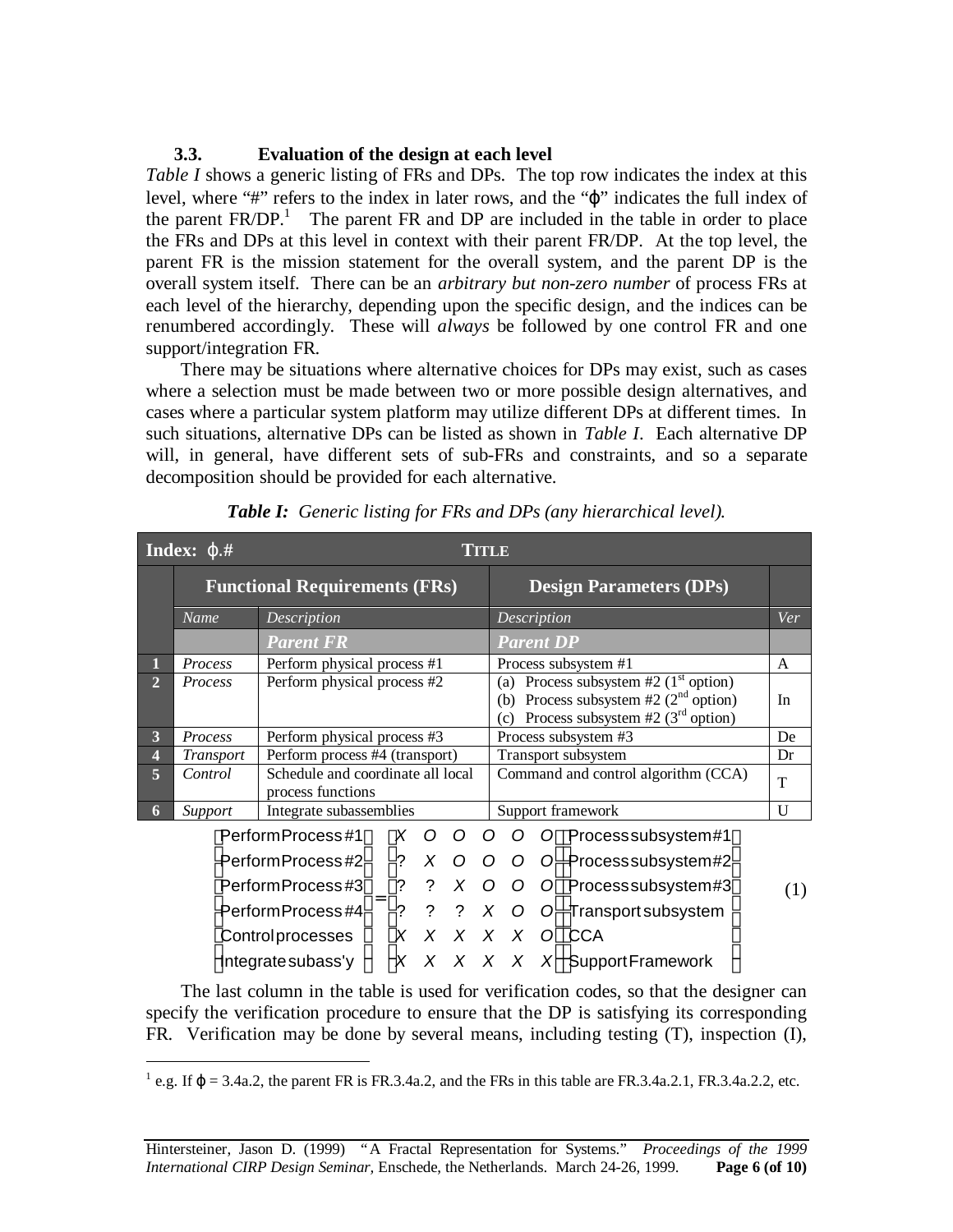demonstration (De), drawings (Dr), analysis and simulation (A), or proven (i.e., unchanged) technology (U).

When the list of FRs and DPs is formulated at a particular hierarchical level, a design matrix is used to correlate how the DPs impact the FRs. An axiomatic design matrix equation of the form  ${FR} = [A] {DP}$  is constructed and the matrix elements evaluated, as shown in *Equation 1*<sup>2</sup>. Note that the order of FRs in a lower-triangular matrix generally indicates the order of design importance, since the FR/DP in the top row should be the first to be decomposed. [Tate, 1999] An explanation should be provided for each off-diagonal "X" in the design matrix.<sup>3</sup> In general, the control and support FRs will be impacted by the specific design of the process DPs, and hence at least the last two rows will be decoupled, as shown in *Equation 1*<sup>4</sup> Coupling can occur between the process DPs, as well as between the process and control and support DPs, though this is undesirable as it violates the Independence Axiom.

Given that most large-scale systems evolve from earlier systems when new constraints emerge, the system architecture enables the designer to determine whether a proposed change to the design has many downstream side effects. Ideally, a proposed change should impact only a few, if any, FRs; this occurs when the design is completely or mostly uncoupled. Typically, however, a design change may impact many other DPs, which can be very undesirable in terms of monetary costs and development time. The combination of design matrices and hierarchies can be used to trace proposed changes throughout the design and understand their effects. This includes choosing between alternative concepts, guiding the sequence of the design, and developing options for decoupling coupled parts of an existing design. [Harutunian, et al., 1996]

#### **3.4. Decomposition**

As the decomposition progresses, each process DP can be treated as a system in its own right, with its own sub-process FRs as well as requirements to schedule and coordinate these process FRs and integrate its own subassemblies. Therefore, the decomposition follows the same format at every level, and each subsystem has its own CCA and support framework, which influences the design of the parent level CCA and support framework. Thus, as the process functions are decomposed top-down, the full system logic and system support framework is built both top-down and bottom-up, due to the decoupled nature of the control and support FRs at every level of the hierarchy. In

<sup>&</sup>lt;sup>2</sup> Each element  $A_{ij}$  (row i, column j) in the matrix is evaluated by asking, "Can we design (or change the existing design of) DP.j without impacting how we address FR.i?" [Tate, 1999] In the design matrix, a "X" signifies a relationship between DP.j and FR.i, and an "O" signifies that no relationship exists. The diagonal elements  $(i=j)$  in [A] should be "X", since DP.i is chosen to satisfy FR.i.

 $3 A$  "?" or "\*" is used within the design matrix in cases where the relationship between an FR and a DP is either variable or unknown. In some instances, a description may also be desirable for an "O", especially in cases where the "O" is only valid under certain conditions, or where an "O" appears in an on-diagonal term, meaning that the DP does not satisfy its corresponding FR.

<sup>&</sup>lt;sup>4</sup> Note, if a particular process subassembly is completely passive and requires no active control, there will be a zero in the corresponding column for the control FR.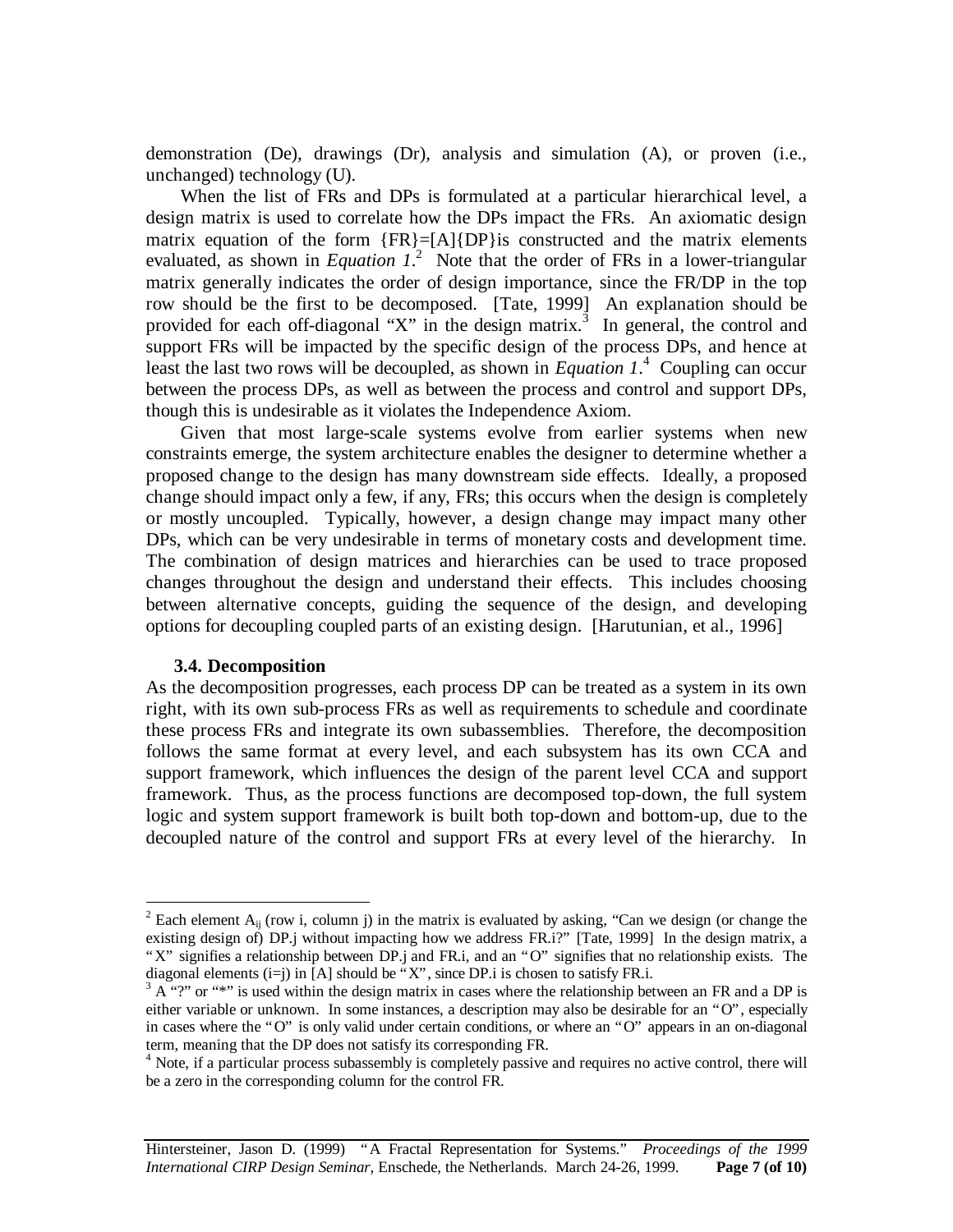addition, constraints on these FRs will emerge from parent-level constraints and parentlevel design decisions.

It should be noted that, at sufficiently detailed levels, it may not be appropriate to consider the decomposition of a design object as a subsystem. For example, the design of a specific hardware component, such as the geometric specification of a basket at the end of a movable mechanism, does not qualify as an independent subsystem. Since the basket itself does not require active control or any form of external support that is not already specified by the larger subsystem of which it is a part, it is considered to be a *component* of the subsystem, and the system representation presented in this paper does not apply to the decomposition of the component. It is therefore an important job for the designer to make the distinction between *systems* and *components*.

#### **3.5. Documentation of the design**

Design documentation is typically performed at the very end of the design project, and often omits discussion of the reasoning behind design decisions. Accordingly, most design documentation efforts do not specify what problems were encountered during the design process, or what steps were taken in order to make the design function properly. As a result, a future designer only has access to information about the end product, and thus will know very little about the rationale behind the original decisions. By generating a system architecture, documentation of the design is generated *while the design is progressing.* This can prove to be very advantageous during the design process, as areas of potential coupling can be detected early on – the system architecture can be used as a communication tool between different design teams, so that one design team can avoid making design decisions that will have a negative impact on other design teams. Furthermore, at the beginning of a redesign effort for a next-generation product, the system architecture can be reexamined, so that the reasoning behind the choices of certain DPs along with an understanding of the constraints under which the designers had worked can be more clearly understood. Where it is appropriate, photographs, CAD drawings, and/or schematic diagrams showing the assemblies at that level of the hierarchy can be provided. Such figures should label the name and DP index number for the subsystems shown, to illustrate better what the DPs in the design matrix represent and how they interact with other DPs in the system.

## 4. CURRENT APPLICATIONS

This methodology has been and continues to be applied to several case-study examples. One good example of this is application of this technique to the current design of the Micrascan III Photolithography Tool, manufactured by SVG Lithography Systems, Inc. The system level FRs and DPs are shown in *Table II*. The first three FRs show the different processes (i.e. lithography, wafer transport, and reticle transport), followed by an FR to control the interactions between the processes and an FR to integrate the processes and control. The corresponding design matrix is shown in *Equation 2*. Since this product is the basis of current development platforms, the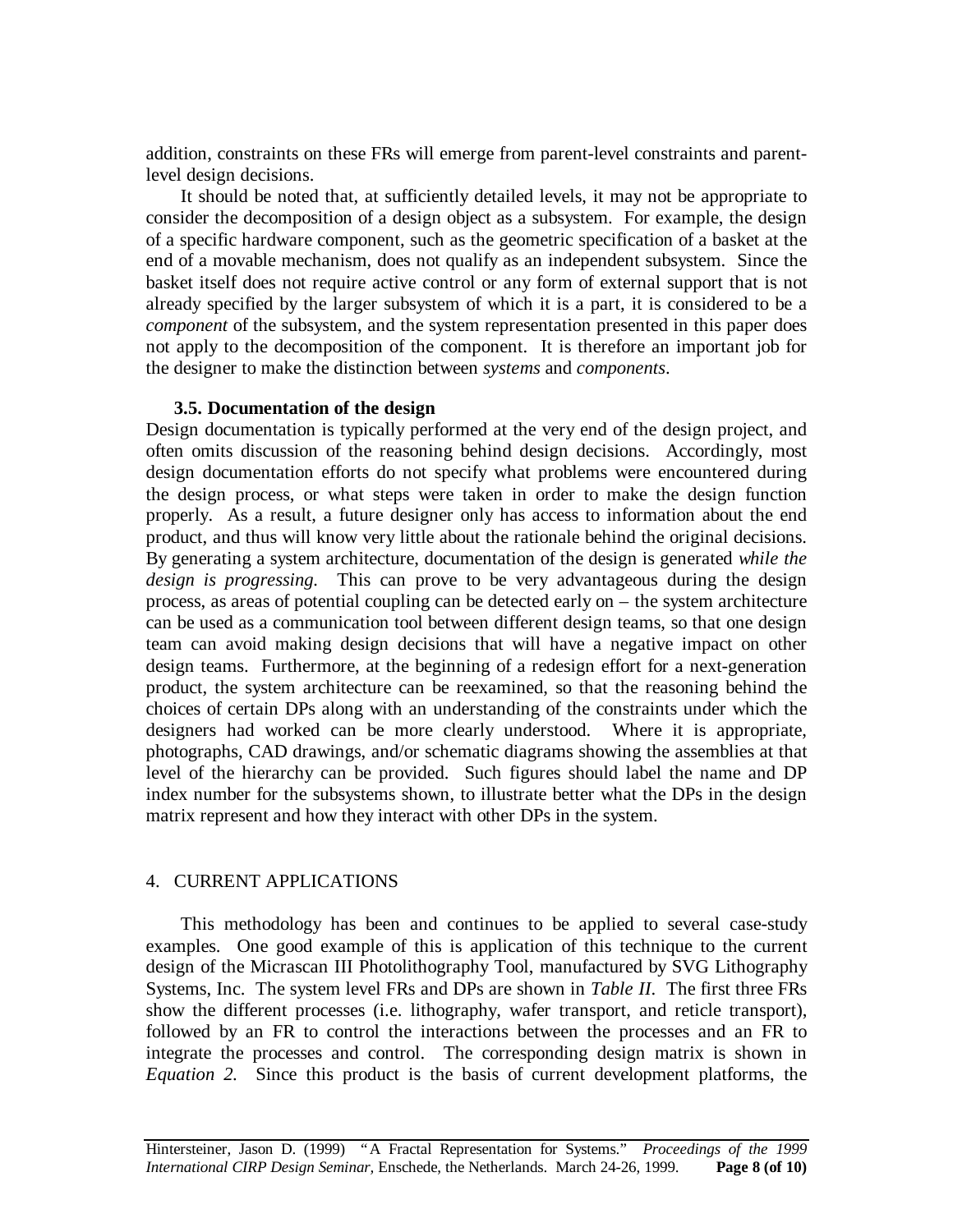system architecture is currently being used to identify improvement areas in the design, as well as demonstrate the potential impacts of changing performance requirements (i.e. constraints) on different parts of the design.

| Index: #<br>MICRASCAN III PHOTOLITHOGRAPHY TOOL |                                      |                                   |                                                        |     |   |                         |            |                              |                                 |                                               |     |  |
|-------------------------------------------------|--------------------------------------|-----------------------------------|--------------------------------------------------------|-----|---|-------------------------|------------|------------------------------|---------------------------------|-----------------------------------------------|-----|--|
|                                                 | <b>Functional Requirements (FRs)</b> |                                   |                                                        |     |   |                         |            |                              | <b>Design Parameters (DPs)</b>  |                                               |     |  |
|                                                 | Name                                 |                                   | Description                                            |     |   |                         |            |                              | Description                     | <i>Ver</i>                                    |     |  |
|                                                 |                                      | <b>Print patterns onto wafers</b> |                                                        |     |   |                         |            |                              | <b>Micrascan III</b>            |                                               |     |  |
|                                                 | coated with photoresist              |                                   |                                                        |     |   |                         |            | <b>Photolithography Tool</b> |                                 |                                               |     |  |
| 1                                               | Lithography<br>Process               |                                   | Transfer and overlay pattern from<br>reticle to wafer  |     |   |                         |            |                              | Photolithography process system | A, T                                          |     |  |
| $\overline{2}$                                  | Wafer<br>Transport                   |                                   | Manipulate wafers                                      |     |   |                         |            |                              |                                 | Wafer handling system                         |     |  |
| 3                                               | Reticle<br>Transport                 |                                   | Manipulate reticles                                    |     |   |                         |            |                              |                                 | Reticle handling system                       |     |  |
| 4                                               | Control                              |                                   | Schedule and coordinate all local<br>process functions |     |   |                         |            |                              |                                 | MSIII command and control algorithm<br>(CCA)  |     |  |
| $\overline{5}$                                  | Support                              | Integrate subassemblies           |                                                        |     |   | MSIII support framework | I, T       |                              |                                 |                                               |     |  |
|                                                 |                                      |                                   | <b>Transfer Pattern</b>                                |     |   | $X$ O                   | 0          | O                            | O                               | [Photolithography Process]                    |     |  |
|                                                 |                                      |                                   | Manipulate Wafers                                      |     |   | $X$ $X$ $0$             |            | $\overline{O}$               | O                               | Wafer Handling System                         |     |  |
|                                                 |                                      |                                   | <b>Manipulate Reticles</b>                             | $=$ |   | $X$ O $X$               |            | O                            | O                               | Reticle Handling System                       | (2) |  |
|                                                 |                                      |                                   | Control processes                                      |     |   |                         |            |                              | X X X X 01                      | ∥MSIII CCA                                    |     |  |
|                                                 |                                      |                                   | Integrate subass'y                                     |     | Χ |                         | $X \times$ |                              |                                 | $X \times \mathbb{N}$ MSIII support framework |     |  |

*Table II: System level decomposition of the Micrascan III.*

Current development work for this methodology includes the following: (1) incorporation of issues related to physical integration of DPs (i.e. increasing physical coupling while avoiding functional coupling), (2) development of methods to allow constraints to be traced coherently and consistently through the system architecture, (3) expansion of the representation to include a coherent representation for software systems, and (4) creation of software tools to assist in the generation and maintenance of system architectures for large systems.

## 5. CONCLUSIONS

This paper has presented the concept of developing a system architecture, based on axiomatic design theory, to assist in the design process for new and evolving systems. By organizing the system design hierarchically in terms of its functionality and applying the design axioms, the designer is forced to methodically examine the elements of the design matrices to judge whether or not interrelationships exist. Thus, the system architecture is a very good tool for documenting design decisions and the reasoning behind them, and can thus be used to facilitate the evolution of the system by tracing the